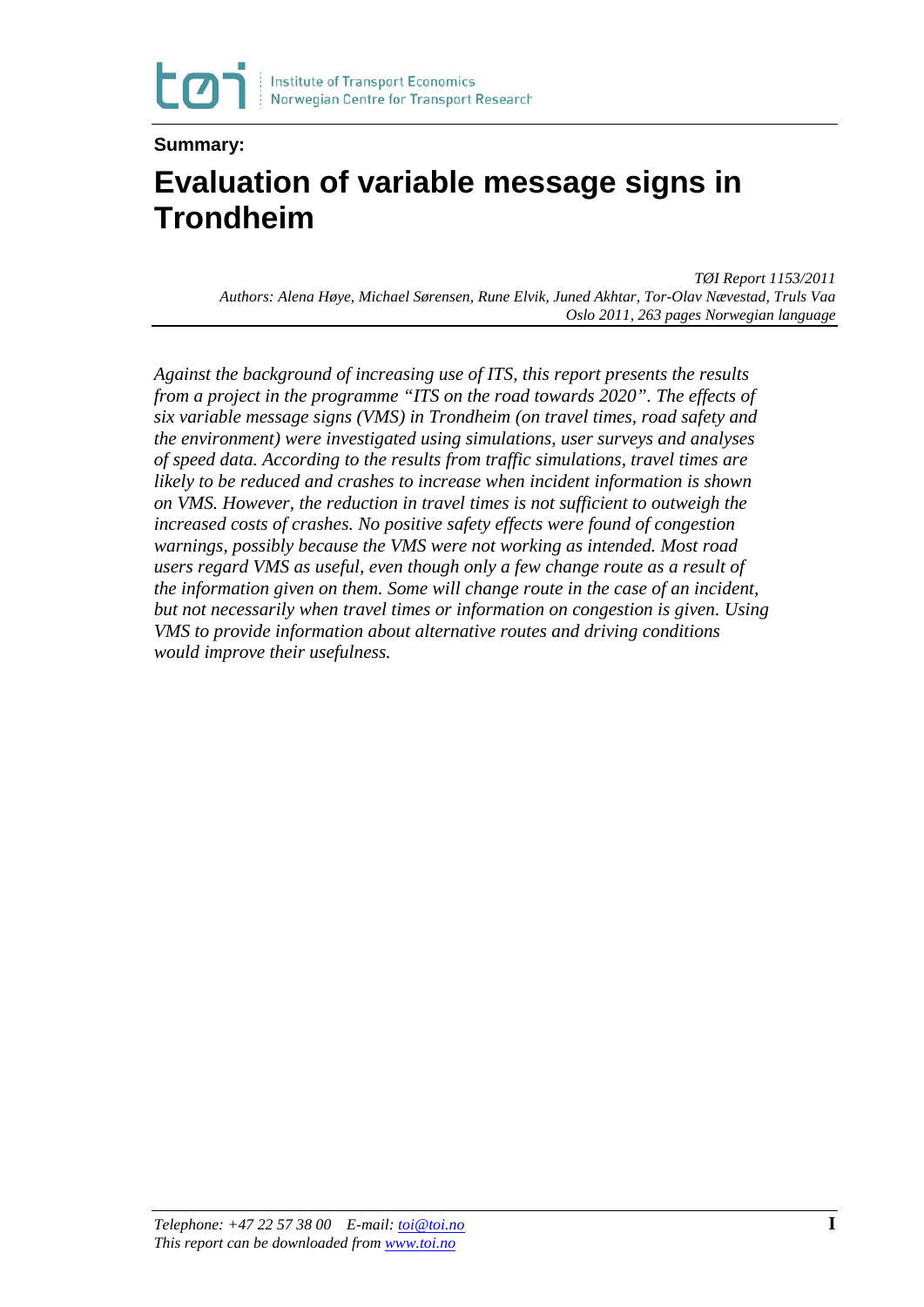# **1 Introduction**

The aim of the present project was to investigate the effects of six variable message signs (VMS) on travel times, road safety and the environment, and on road users' attitudes and experiences in Trondheim. Operation and reliability of the VMS were also studied. The project was part of the Norwegian Road Directorates programme "ITS on the road towards 2020".

The VMS that were investigated give information on travel times, incidents and congestion (the sites can be seen in figures 1 and 2).



*Figure 1: Sites of the VMS in Trondheim.*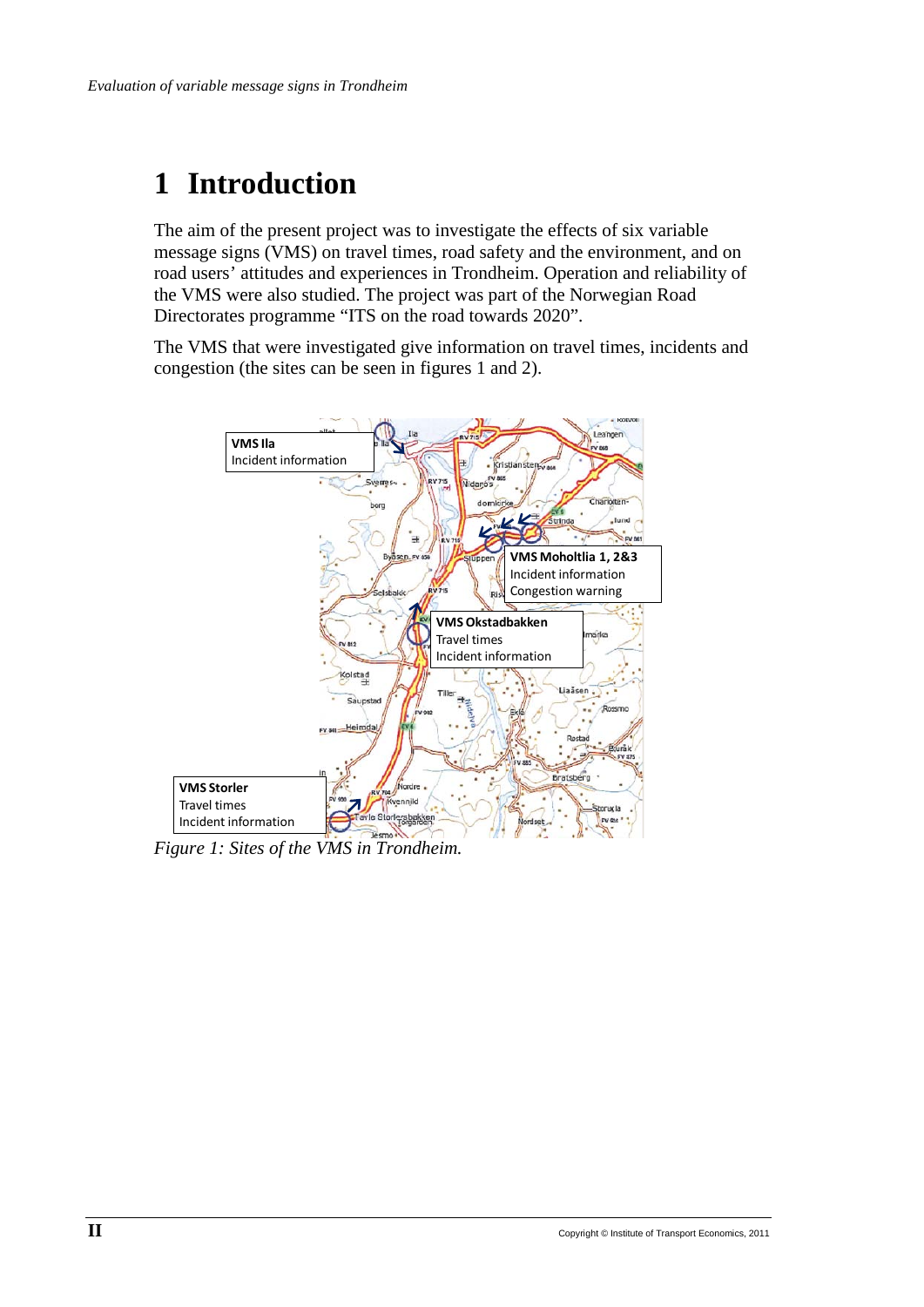

*Figure 2: VMS with travel time information at Okstadbakken.*

# **2 Summary of international studies of VMS**

*In international studies of VMS there is a lack of methodologically strong studies of their effects on safety, travel times and the environment. Although there may be some positive effects on road safety, information on VMS can cause drivers to brake or to change lane unexpectedly, thereby increasing the risk of crashing. Congestion warnings were found to increase property damage only crashes. There is also a lack of reliable algorithms for programming VMS, especially congestion warnings, and of knowledge about how messages are interpreted by road users.* 

The survey of international studies of several types of VMS includes the following studies: The Handbook of Road Safety Measures, project E18 Oslo, freeway Ring 3 Kopenhagen, FASAN-project Stockholm, DynamiIT and several EU projects conducted within the TEMPO framework.

*Effects on road safety*: In the studies summarized by means of meta-analysis in the Handbook of Road Safety Measures, it was found that crashes are for the most part reduced on roads where VMS have been installed. However, because of methodological weaknesses it is likely that most crash reduction figures are overestimated. Crash reductions were found for incident information and fog warnings. Congestion warnings reduced the number of injury crashes and increased property damage only crashes. No effects on crashes were found for travel time information.

In only a few of the other studies summarized in the literature survey have safety effects been investigated, and those indicate that VMS are likely to have positive safety effects. The results, however, are based on small numbers of crashes and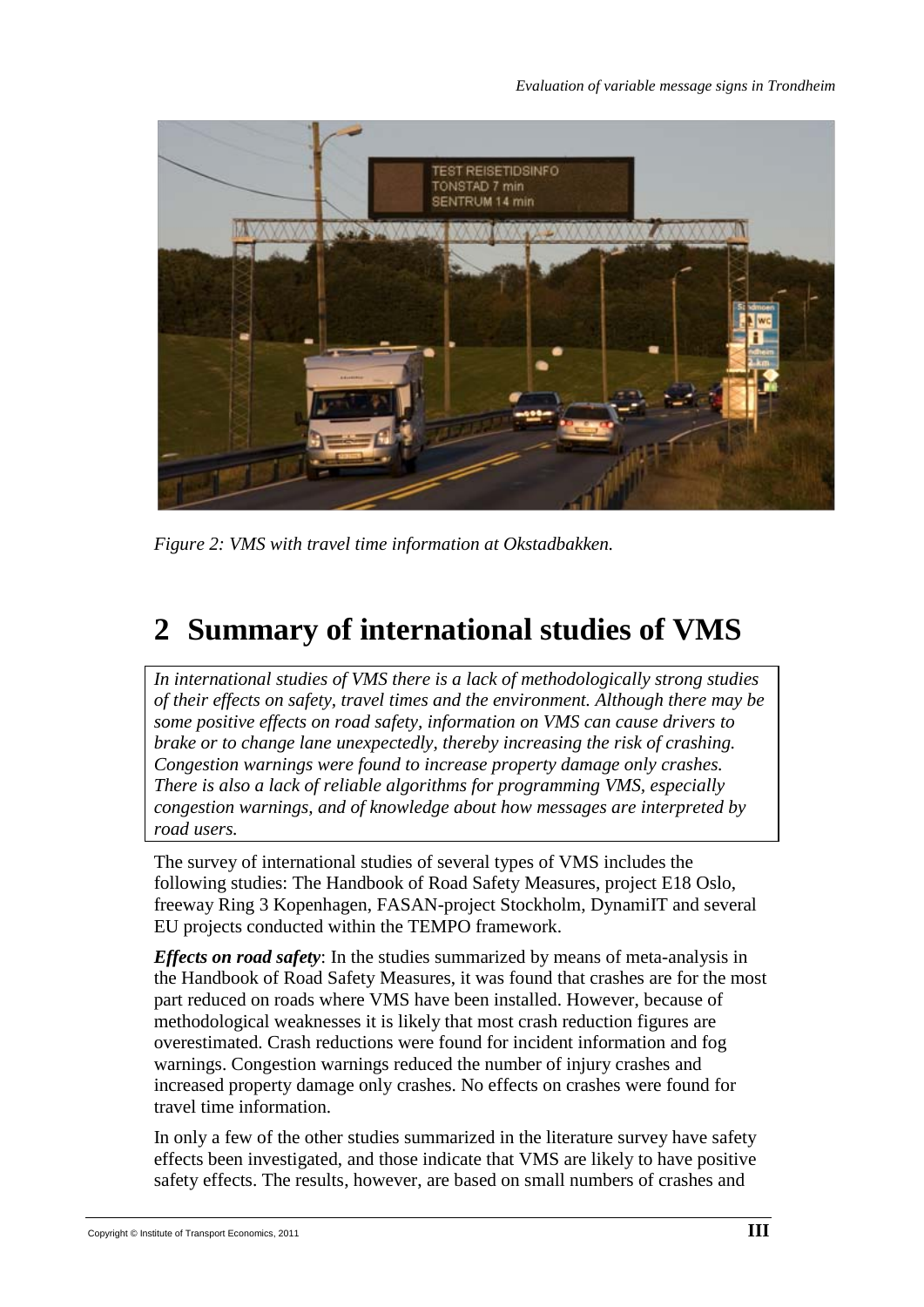methodologically weak study designs. In some studies it was found that information on VMS can increase crash risk by causing drivers to brake or to change lane. These problems may possibly be limited by improving the readability and comprehensibility of VMS messages.

*Effects on travel times and the environment* were investigated in only a few studies. For the most part, the results indicate positive effects, most of which are not investigated empirically, but instead estimated based on the potential effects of reduced frustration and improved choice of driving routes.

*User surveys*: Several surveys among road users have shown that drivers' attitudes to VMS are generally positive. For instance, most prefer driving on a road where travel time information is given than on a road with no information at all (all else being equal). There is a lack of knowledge about how drivers interpret VMS messages and about the ways these can be misunderstood. Messages are sometimes difficult to read or to understand and the amount of information is often too much. Another problem is the choice of terminology. For example, different drivers have different interpretations of the word "congestion", so congestion warnings might be better given in the form of information about the average speed downstream of the VMS.

*Other findings:* Algorithms for identifying congestion vary in quality and reliability, especially at times when congestion is forming or dissolving, and there seems to be room for improvement in the competence and training of operators at traffic monitoring centres.

## **3 User survey**

*Two user surveys were conducted with a total of 330 respondents: a roadside survey and an online survey. Although most drivers are generally positive towards VMS, about half of all drivers consider them of little use. VMS would be of more use if their readability was improved by the use of less text and by the provision of information about alternative routes and difficult driving conditions. Time, date and weather information might be shown when there are no delays instead of travel times continually. In the case of incidents, 14% of drivers say that they would use an alternative route. However, questionnaires do not provide reliable information on how many drivers would change route or in what situations, and there is a lack of knowledge of the effects of VMS among heavy vehicle drivers.* 

Two user surveys were conducted in which drivers were asked about their perception of and attitudes towards VMS, the effects on driver behaviour and route choice and about general experiences with VMS:

- a roadside survey at VMS Storlersbakken on which travel time information was displayed during the morning peak traffic  $(N = 124)$ drivers who had noticed the information on the VMS)
- a web-based survey  $(N = 206)$

*Design of the VMS and messages*: Only a few drivers reported that they had problems reading messages on VMS: variously, too much text, too many letters, too few letters or too little space between letters. Some suggested that "travel time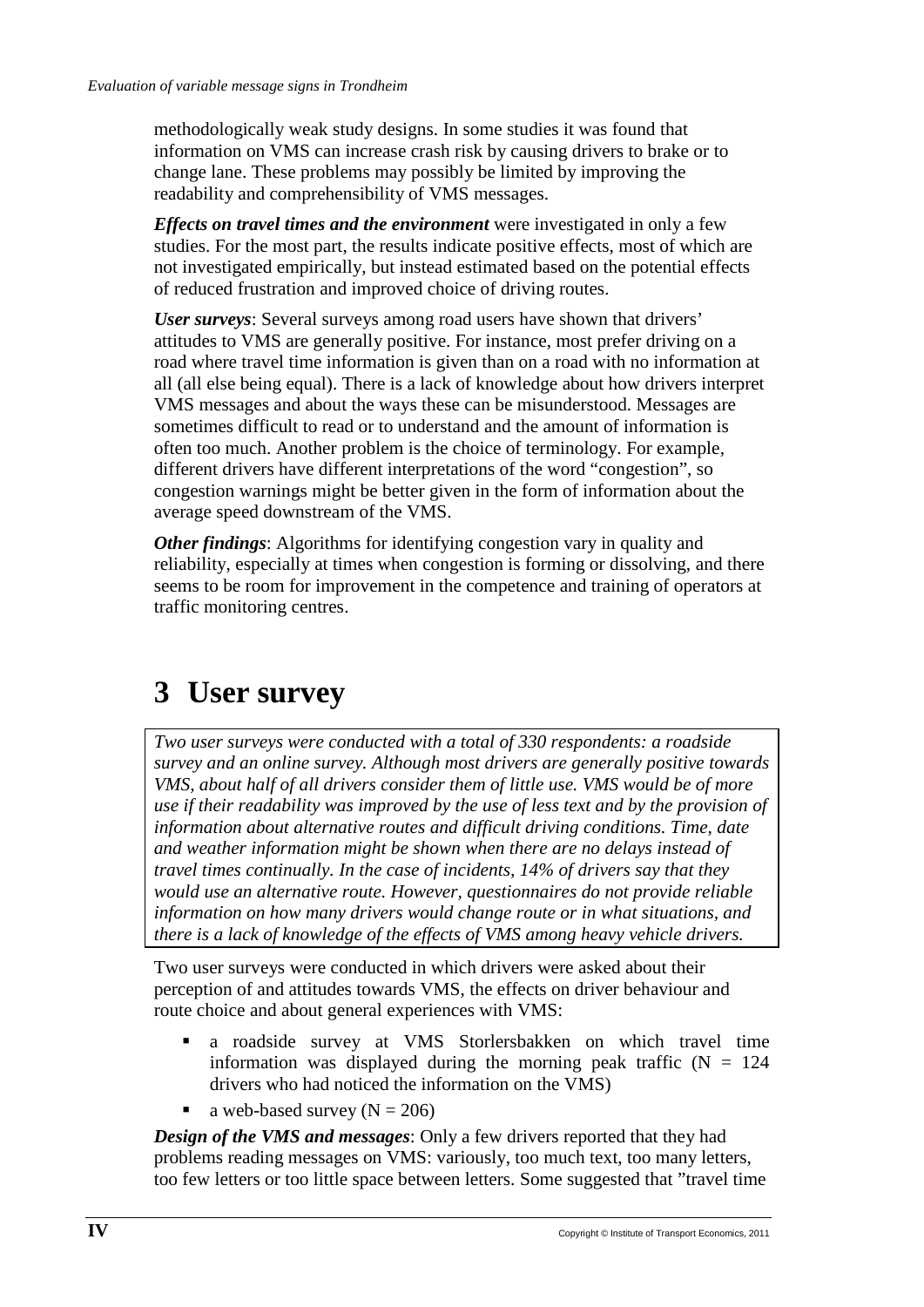information" ought to be shortened to "travel time". If a message on a VMS is difficult to read, drivers can be distracted and react by braking to give themselves more time to read the message. Braking may be a safety hazard. Only a few drivers brake because of difficulty reading a message on a VMS, but those that do force other drivers to brake to avoid rear-end collisions, especially in dense traffic. All drivers who participated in the user survey correctly understood the term "travel time information". However, there is large variation among drivers in comprehending what is regarded as "normal" travel time.

*Messages on the VMS*: When asked about what types of information should be shown on VMS, over 80% of all respondents answered 'incident information' and 'congestion warnings'. Only half answered 'travel time information' (even though travel time information is regarded as useful by more respondents than are congestion warnings).

More than half of all respondents would appreciate being given information on VMS about alternative routes in the case of incidents and difficult driving conditions. Results from the present study and others indicate that incident warnings are likely to be more effective in re-routing traffic when information about alternative routes is given.

Over half of all respondents believe that information on travel times should be given rather than information on delays. The question whether travel time information should be shown continually or only when there is a delay is still to be answered. Irritation arises when the displayed information "never" changes, resulting in it being less trustworthy.

About half of all respondents would appreciate traffic information on the web or as a text message in addition to VMS information.

*Local effects on road safety*: Almost 10% of all respondents said that they are sometimes distracted by messages on VMS, some because they find it difficult to read the message. Erratic driver behaviour has been reported, such as braking and lane changing, but no one gets stressed or considers that other drivers get stressed. Distraction and braking increase the risk of crashes. Otherwise the effects are likely to be positive in terms of safety. Effects of congestion warnings on headways could not be investigated because too few drivers had seen a VMS with congestion warning.

*Effects on route choice*: Of drivers who had passed a VMS carrying incident information, 14% said that they had changed route, which corresponds with findings from other studies. No drivers who had passed a VMS with travel time information or a congestion warning had chosen an alternative route. Drivers who do not trust VMS information are less likely to choose an alternative route than other drivers.

When asked in what situations drivers would change route, their answers were inconsistent with actual behaviour. In a hypothetical situation where the travel time shown on a VMS is 30 min. (compared to 14 min. without delay), between 50% and 70% said that they would change route. In fact, the percentage would probably be far less. Surveys do not yield reliable information on how many drivers actually would change route.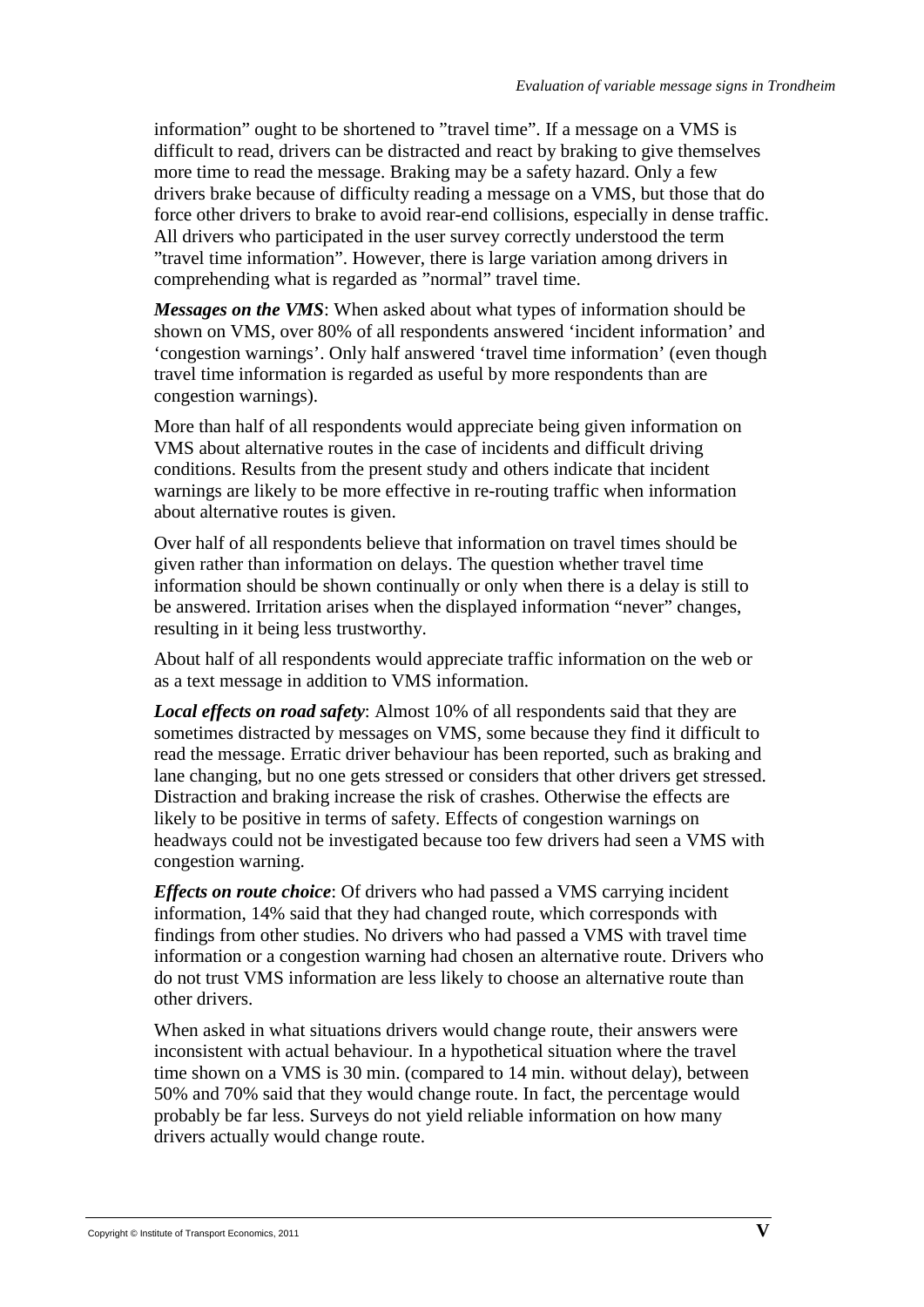*Attitudes towards VMS*: Most drivers are generally positive about the information on VMS. About 8% do not trust it and only a few believe that VMS are totally unnecessary. About half of all respondents find that VMS are useful. There are more who find incident and travel time information useful than who find congestion warnings useful. There is no strong relationship between the subjective usefulness and whether or not drivers are likely to change route based on VMS information.

*Method*: The results from both surveys can be taken as representative of private car drivers in Trondheim. Heavy vehicle drivers and other commercial drivers, on the other hand, are underrepresented. Reliability and validity of the surveys could only be tested up to a point, but as far as this was possible the answers to most questions are consistent with each other. Statements about when drivers would change route appear inconsistent with actual behaviour. Traffic counts cannot readily be replaced by surveys investigating effects on route choice. Valuation studies could provide more detailed information about ways in which VMS information could be useful to drivers.

# **4 Technical evaluation**

*Up until now, the messaging of VMS has depended mainly on the subjective judgements of individual operators. Therefore, in order to ensure consistency, operators should be given explicit criteria concerning what messages can be displayed and in what situations. Operators should also be confident that the VMS function as intended, and ensure that their logging of incidents and messages on VMS is in the standard form.* 

The technical evaluation is based on interviews with central persons at the traffic monitoring centre in Trondheim. Taking the VMS into operation was delayed by several technical problems, in addition to a truck crashing into and demolishing one of the VMS at the start of the project. To begin with, incident and congestion warnings in particular were largely dependent on the judgement of individual operators. Not all operators were convinced of the reliability and usefulness of the VMS and not all used the same criteria concerning when to display particular messages.

If use of VMS is to be consistent, all operators will have to follow standardized procedures for logging incidents and adopt the same criteria concerning when to display particular messages.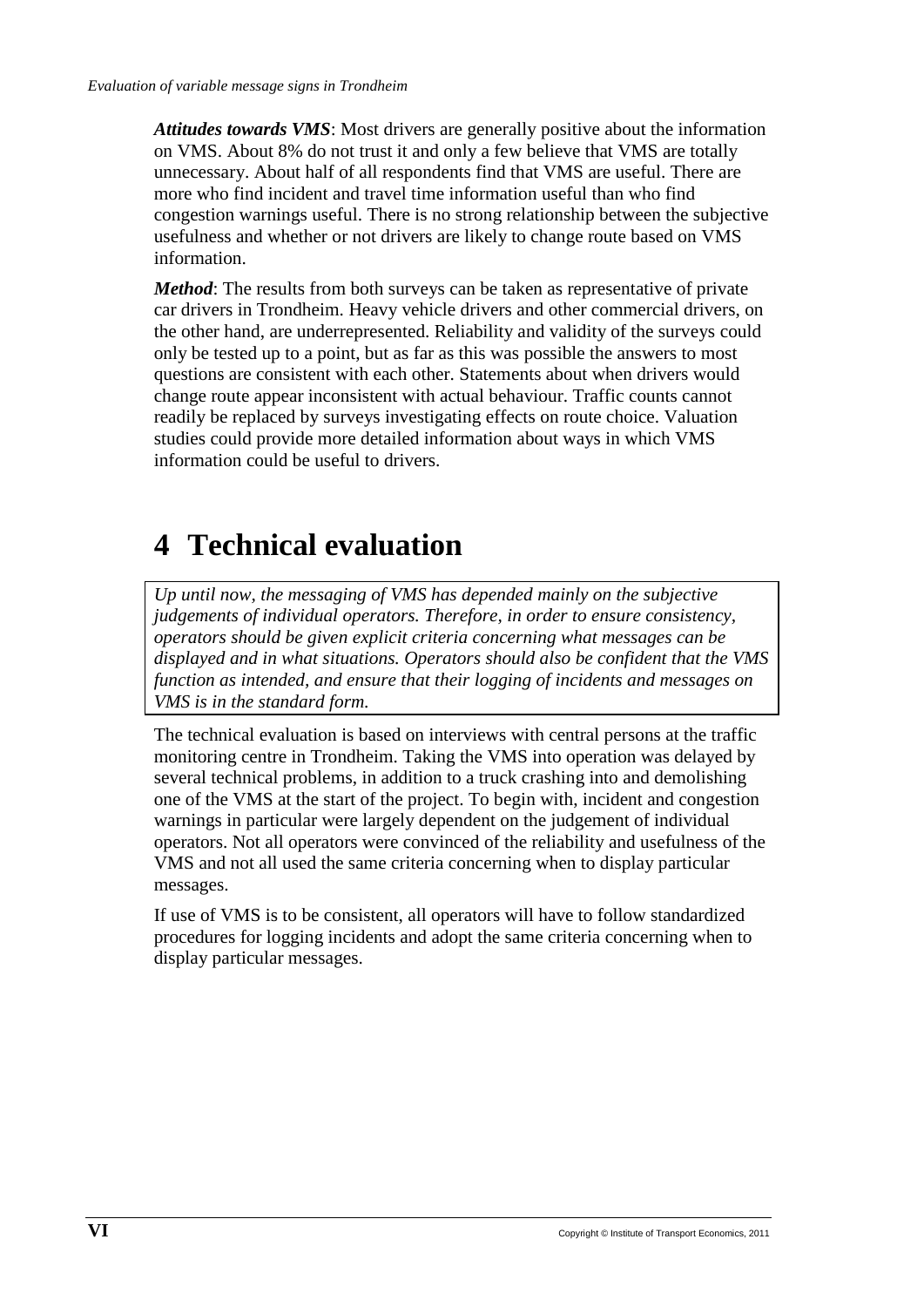## **5 Network effects – traffic flow and travel times**

*Traffic simulations show that a VMS message about an incident lasting for half an hour re-routes between 0.02% and 1.9% of all traffic in Trondheim. The total amount of travel time is reduced by between 6 and 344 hours. The effect on travel times is greatest at the VMS Okstadbakken and least at the VMS Ila. The extent to which the results from simulations are valid indicators of the effects in real traffic is dubious.* 

For the most part, network effects have been evaluated with the help of the traffic simulation tool CONTRAM. Traffic in central Trondheim is modelled for several types of incident, both with and without incident information being displayed on VMS. All incidents last for half an hour during a peak period. Road sections where the incidents are located are chosen such as to be relevant for one of the VMS Okstadbakken, Moholtlia or Ila. Different assumptions about the proportions of drivers changing route when incident information is displayed on a VMS are used in the simulations: between 3% and 25% for medium incidents (one of two lanes in one direction closed for 30 min.) and between 30% and 95% for major incidents (all lanes in one direction closed for 30 min.).

*Re-routing of traffic*: Displaying incident information on VMS re-routes between 50 and 60,000 vehicle kilometres, or between 0.02% and 1.9% of all vehicle kilometres in the entire road network in Trondheim. On average, the greatest amount of traffic is re-routed when incident information is shown on the VMS Moholtlia and least on the VMS Ila.

*Effects on travel times*: There is large variation in the reductions of the total travel times, i.e. between 6 and 344 hours. During a whole year, it is assumed that incident information on VMS will reduce travel times by 255 hours at Okstadbakken, by 36 hours at Ila and by 241 hours at Moholtlia. These estimates are based on information about incidents in 2009 and 2010.

In addition to simulations, an experimental evaluation of the effects of travel time information on travel times has been conducted, the results indicating that travel time information as such, when there are no incidents or delays, does not affect travel times.

*Method*: The validity of traffic simulations measuring the effects of VMS in real traffic is doubtful. For example, simulations do not take into account the fact that not all drivers know the road network in Trondheim and that not all behave rationally with respect to choice of route; the different effects on light and heavy vehicles are not taken into account either. A formal validation of the simulation results has been attempted through comparing traffic volumes with and without incident information on VMS (both in CONTRAM and in real traffic), the results indicating that simulations may yield realistic results. However, insufficient data were available for conducting a methodologically sound validation.

In future studies, it is recommended that traffic counts be conducted in advance to simulations in order to investigate the proportions of drivers who change route in different situations, and to use the results from the traffic counts as input in the simulations.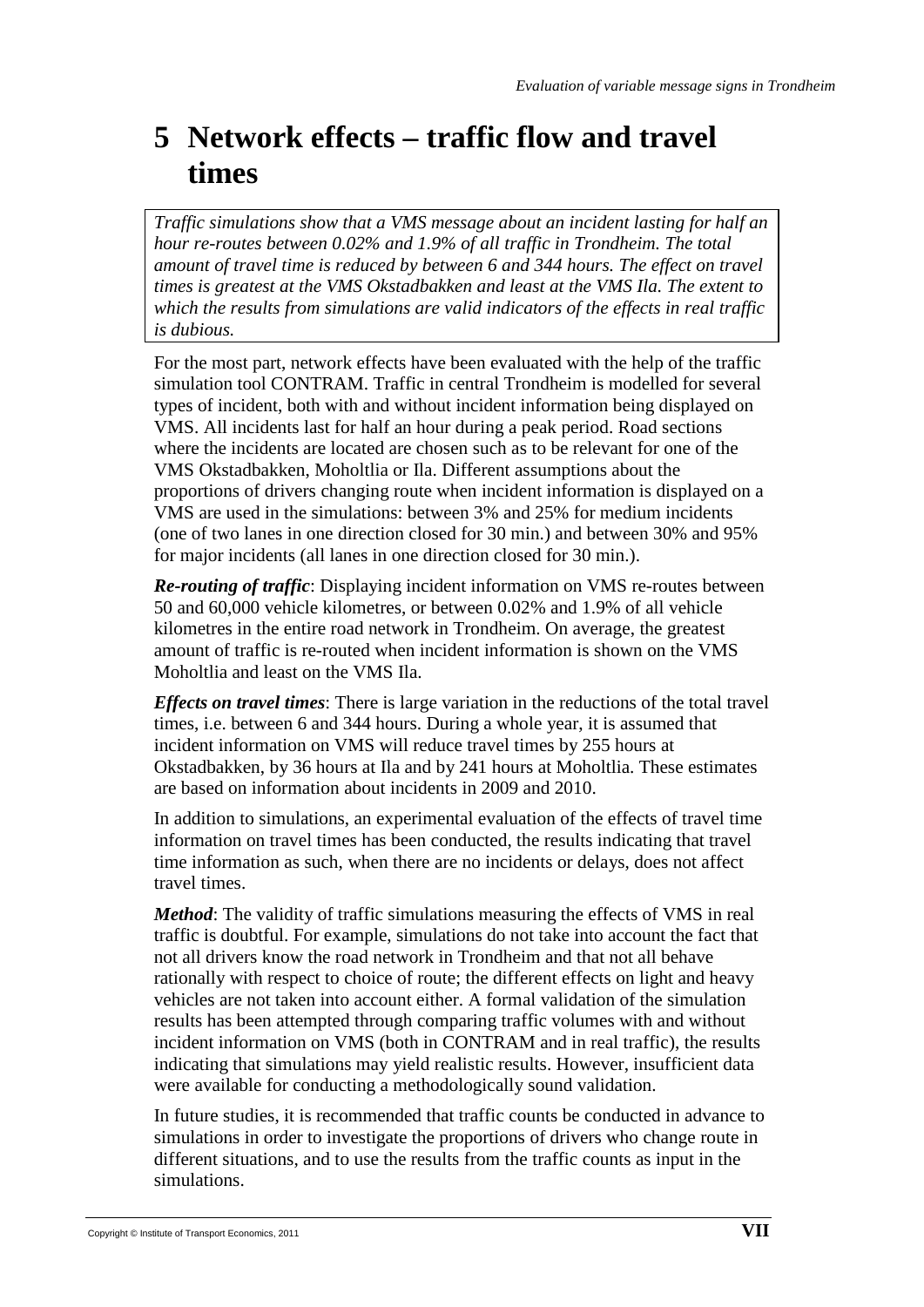#### **6 Network effects – road safety**

*According to traffic simulations, the number of crashes can be expected to increase when incident information is displayed on VMS. Fatal crashes in the entire road network in Trondheim may increase by up to 6.3%, while injury and property-damage-only crashes may increase by up to 3%. These figures are based on simulations and are therefore uncertain. However, the general finding that crash numbers increase is likely to be realistic.* 

Based on the traffic simulations in CONTRAM, it has been estimated how incident information will affect the number of crashes in the entire road network in Trondheim. The safety effects were estimated based on the effects of VMS information on the total number of vehicle kilometres, traffic volumes, the number of vehicle kilometres of traffic re-routed to roads with a lower standard, speed and the number of vehicle kilometres in congestion.

None of these variables was found to change to any great degree, i.e. in most scenarios below 1%. The total number of vehicle kilometres and the average traffic volume were found to increase in most scenarios. Changes in average speed and the number of vehicle kilometres in congestion seem to vary unsystematically between scenarios.

Considering changes in all variables, the number of crashes is expected to increase in all scenarios when incident information is shown on a VMS – fatal crashes more so than less serious crashes. At one incident, the number of fatal crashes increases by up to 6.3%, the number of injury crashes by up to 3.3% and the number of property damage only crashes by up to 3.0%. There is large variation in the estimated effects at different VMS.

During the course of a year, the number of fatal crashes is expected to increase by 2.9%, 1.6% and 0.3% at Okstadbakken, Moholtlia and Ila, respectively. This is in central Trondheim during daytime on working days.

Travel time information is unlikely to affect choice of route so long as there are no incidents and is therefore assumed not to have any network effects on safety.

*Method*: The estimated network effects on safety are based on traffic simulations and are therefore uncertain. The effects on the numbers of crashes estimated based on all traffic indicators seem fairly consistent between different scenarios. However, when looking at safety effects estimated based on a single traffic indicator, the results are for the most part highly inconsistent between scenarios. The general finding that crashes, especially fatal crashes, will increase is assumed to be realistic.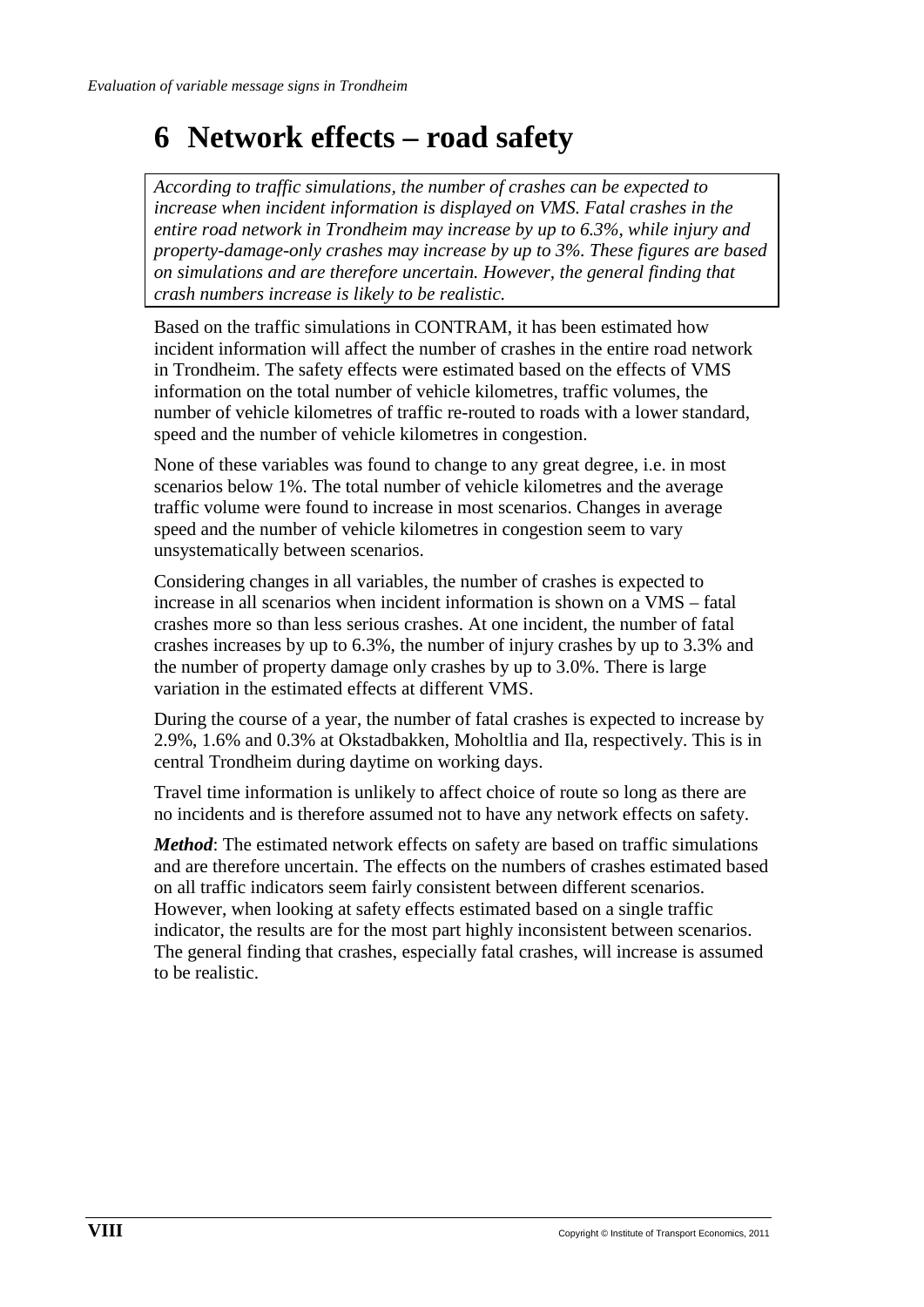# **7 Local road safety effects**

*An evaluation of the local effects of congestion warnings indicates that no effects on safety can be expected. However, the results may be explained by methodological weaknesses and by the fact that congestion warnings did not work as intended (all three VMS with a congestion warning always display the same information).*

Local effects on road safety were investigated based on speed data and video observations. Average speed, variation in speed, average headways and the proportion of headways below 1 and below 2 sec. and of vehicles changing lane were compared between periods during which the three VMS at Moholtlia displayed a congestion warning and periods when they did not. Two periods were used: (1) periods without congestion warnings being displayed on days when congestion warnings were shown and (2) periods on days on which a congestion warning was turned off and which are comparable to the periods during which congestion warnings were displayed with respect to duration and volume. It is doubtful whether the VMS would have displayed congestion warnings if the VMS had not been turned off.

When using the first type of comparison period, the results indicate that the proportion of headways below 1 sec. is possibly reduced when congestion warnings are shown. When using the second type of comparison period, no differences were found between periods with and without congestion warnings.

*Method*: One possible explanation for the lack of effects of congestion warnings is that all three VMS always display the same information, based on traffic cameras a considerable distance downstream of the first two. Drivers may therefore have little confidence in what is displayed on the VMS. Had the VMS worked as intended, each would have displayed a congestion warning only when traffic was actually congested immediately downstream of the VMS.

Another possible explanation for the lack of effects is that the traffic conditions in the comparison periods are not actually comparable to the conditions during the periods with congestion warnings.

# **8 Network effects – environmental effects**

*According to traffic simulations, the display of incident information on VMS leads to an increase of emissions in the entire road network in Trondheim of below 1%, and to an increase of societal costs for noise of less than NOK 30,000. The effects may be overestimated because the simulations do not take into account the different effects of VMS on light and heavy vehicles.*

How the re-routing effects of displaying incident information on VMS affect emissions and noise has been investigated (based on the simulated effects on the total number of vehicle kilometres, and on speed and congestion). In reality, there are many more factors that affect emissions and noise (e.g. temperature, vertical grades, proportion of heavy vehicles), but only minor effects were found.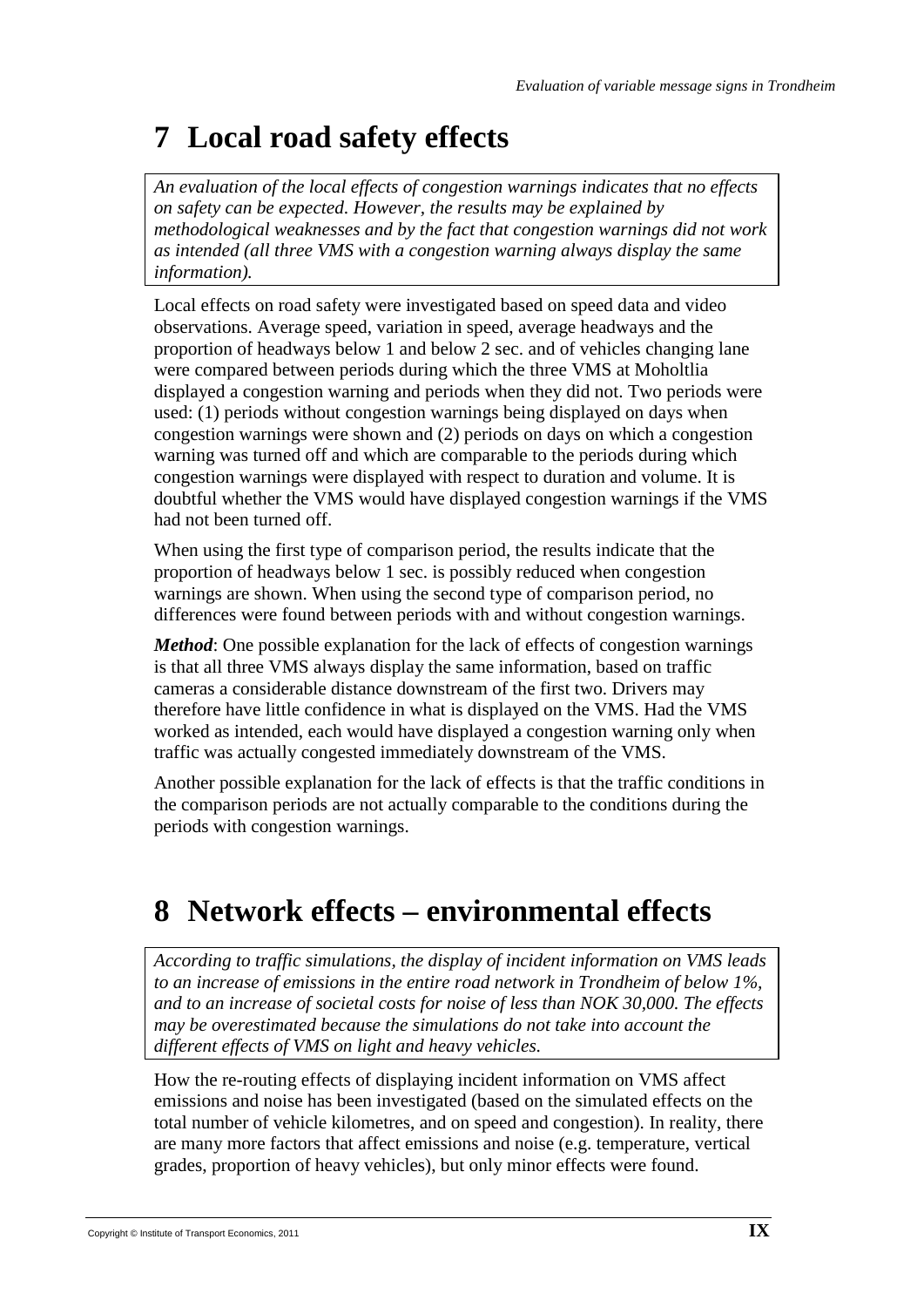Emissions do not increase by more than 1% in any of the scenarios and societal costs for noise increase by a maximum NOK 27,500.

*Method*: The same uncertainties are associated with these results as with other results from traffic simulations. Since a number of relevant factors have not been taken into account and the environmental effects that were found are only small, it is unlikely that the results would have changed substantially had more variables been taken into account. However, not taking into account the different effects of VMS information on light and heavy vehicles may have led to an overestimation of the actual effects.

## **9 Cost-benefit analysis**

*Cost-benefit analyses were conducted based on the network effects of incident information on VMS estimated with the help of traffic simulations (re-routing, travel times and environmental effects). The analyses show that none of the VMS that were investigated produce greater societal benefits than costs. The greatest societal costs are associated with increased crashes.* 

Societal benefits and costs of each VMS are estimated based on the simulated effects on the numbers of fatalities and injuries in road crashes, travel times, vehicle operating costs, congestion, noise and emissions. The societal costs associated with these effects are estimated based on available valuation studies. All effects are estimated for a period of one year (see table 1).

|                         | <b>VMS</b>   |           |            |
|-------------------------|--------------|-----------|------------|
|                         | Okstadbakken | lla       | Moholtlia  |
| Network effects         |              |           |            |
| <b>Travel times</b>     | $-152,795$   | $-21,314$ | $-144,497$ |
| Crashes                 | 1,805,134    | 239,813   | 2,380,509  |
| Noise                   | 114,623      | 12,590    | 40,405     |
| Emissions               | 3,319        | 623       | 9.171      |
| Vehicle operating costs | 2,725        | 656       | 9,372      |
| Sum network effects     | 1,773,006    | 232,368   | 2,294,960  |
| Costs for VMS           | 125,000      | 125,000   | 375,000    |

*Table 1: Annual societal benefits and costs of the VMS at Okstadbakken, Ila and Moholtlia in NOK (pos. = costs; neg. = benefit).*

The greatest costs of VMS are associated with increasing numbers of crashes. The decrease in travel time costs is not sufficient to compensate for the increasing costs of crashes. Other effects are minor and have little influence on the general results.

*Method*: The cost-benefit analysis is based on results from traffic simulations and the results are therefore uncertain. A sensitivity analysis indicates that the general result that costs by far exceed the benefits remains unchanged even under the most optimistic assumptions. If the road users' valuation of VMS information had been included in the analysis it is possible that the benefits would exceed the costs. This is uncertain, however, because no relevant valuation studies are available.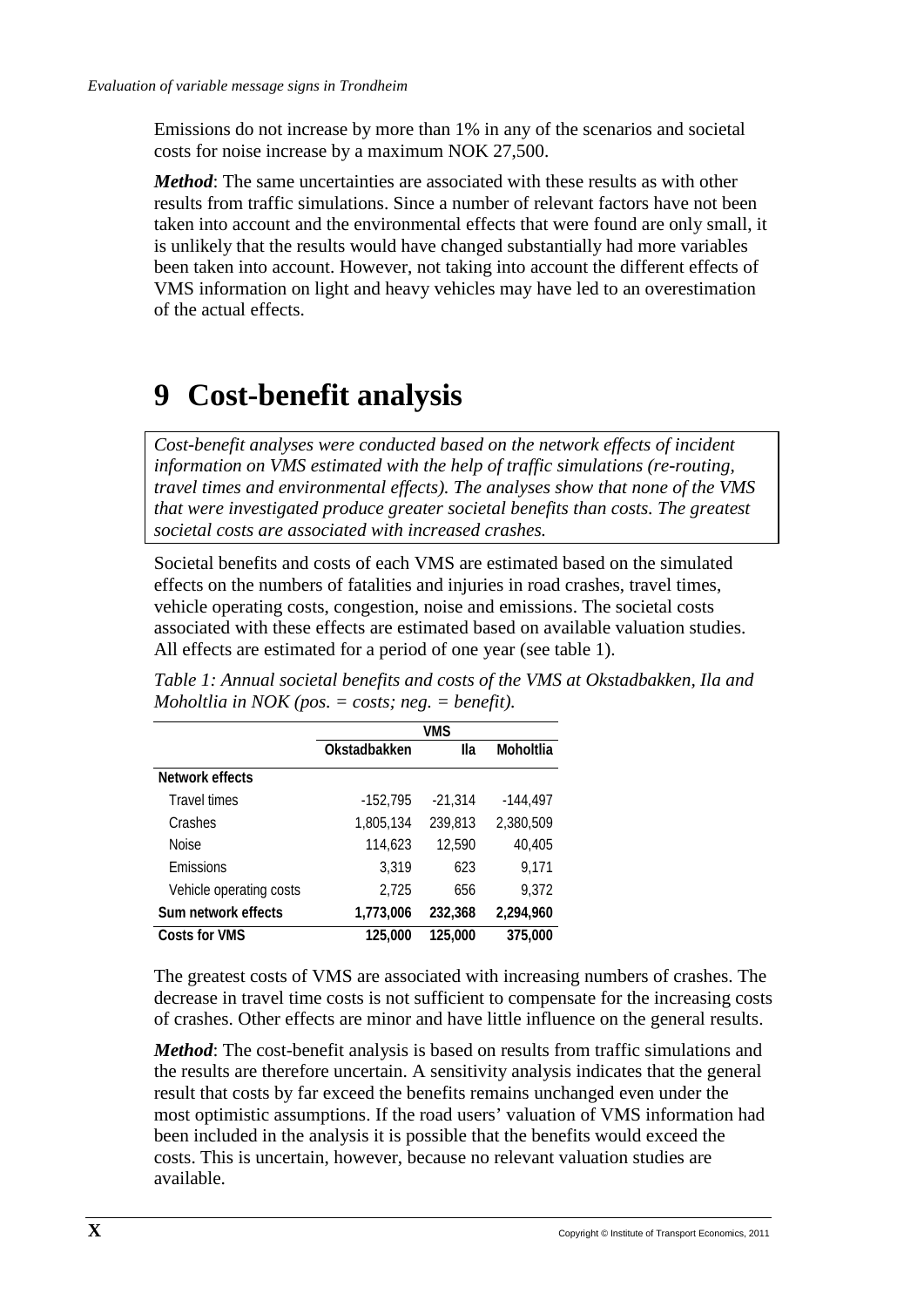### **10Conclusions**

The most important results from the present study, i.e. possible improvements to VMS in Trondheim and methodological considerations, are summarized in the following.

#### *Results*:

- User surveys indicate that most drivers are positive towards VMS information, even though only a few use it in their choice of route or in experiencing reduced travel times.
- The information shown on the VMS corresponds largely with the needs of road users needs. Incident information is regarded as the most useful type of information.
- The re-routing effects of incident information shown on VMS lead to an increased number of crashes. Although travel times are reduced, the time saving is not sufficient to compensate for increased crash costs.
- The environmental effects of VMS information are minor according to traffic simulations.
- Although highly uncertain, the general results from traffic simulations are likely to be realistic.
- Travel time information and congestion warnings have no re-routing effects so long as there are no incidents. Information of this type is therefore not expected to have any network effects in normal traffic.
- No local road safety effects of congestion information were found. This is most likely due to methodological weaknesses and to the fact that the congestion warning system did not work as intended.

#### *Possible improvements to the VMS in Trondheim*:

- Showing information on alternative routes in the case of incidents or delays and on difficult driving conditions would be regarded as improvements by many drivers. Information on alternative routes would also improve the re-routing effects of VMS.
- The readability of VMS could be improved by as little text as possible being used to get the message across.
- **Larger letters and stronger contrasts might also be an improvement for** some drivers.